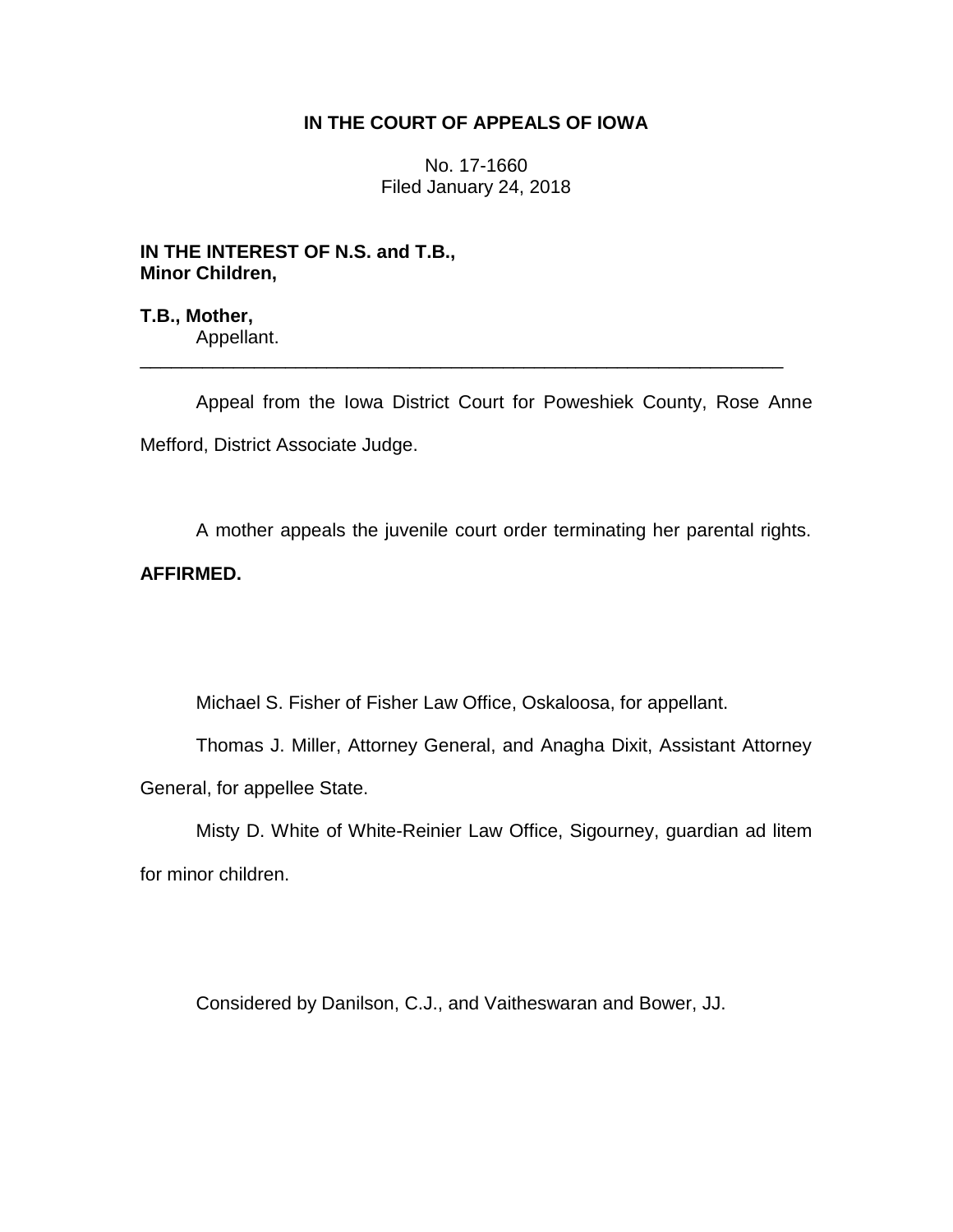### **BOWER, Judge.**

A mother appeals the juvenile court order terminating her parental rights. We find the mother was unable to meet the children's needs and failed to recognize the safety concerns related to criminal activity in the home. We affirm the juvenile court decision terminating the mother's parental rights.

## **I. Background Facts & Proceedings**

T.B. is the mother of N.S., born in 2012, and T.B., born in 2015. The family came to the attention of the Iowa Department of Human Services in September 2015, when both children displayed developmental delays and were very underweight. N.S. had several special medical needs, which the mother had not addressed. The family was living with the maternal grandmother in what was described as a "flop house" for people with criminal and violent histories. The children were removed from the mother's care on November 19, 2015. The children were adjudicated to be in need of assistance, pursuant to Iowa Code section 232.2(6)(c)(2) (2015).

The mother participated in services to improve her parenting skills. The children were returned to the mother's care in the dispositional order, filed on January 14, 2016. The mother and children resided with the maternal grandmother, and there continued to be problems with criminal activity associated with the home, including evidence of marijuana use and the sale of marijuana. The children were again removed from the mother's care on February 25, 2016, and placed in foster care.

2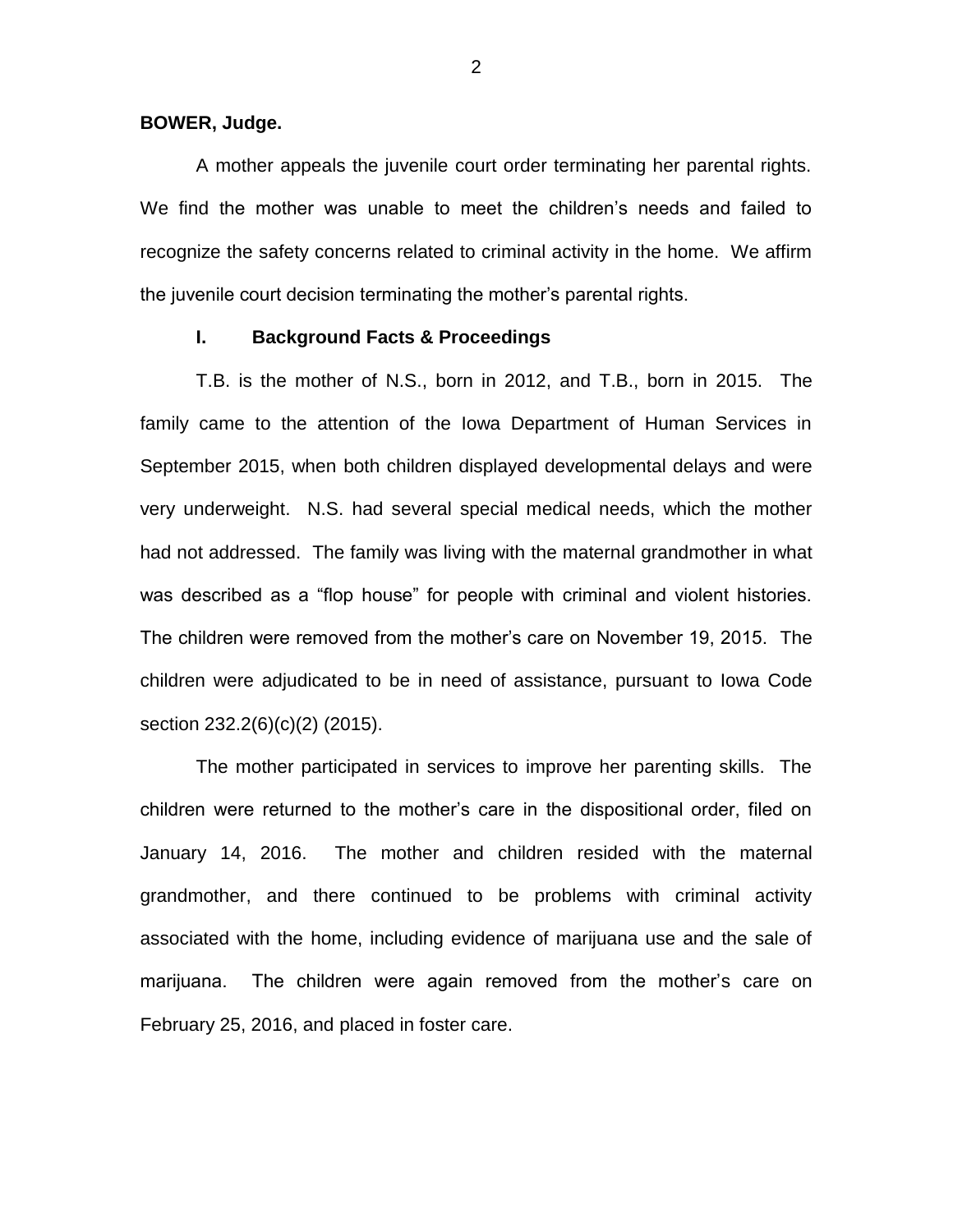The mother had a psychological evaluation in July 2016. The psychologist stated, "Psychological testing placed her in the intellectually disabled range, which supports that she will likely have difficulty not only caring for two young children but perhaps herself as well." There were concerns about the mother's ability to meet the children's medical needs and to keep them safe. In October 2016, the mother, together with the maternal grandmother, moved from Grinnell to Dubuque, which limited the mother's visitation with the children. She did not attend parenting class, missed some appointments, and frequently left visitation early.

On January 19, 2017, the State filed a petition seeking to terminate the mother's parental rights. After a hearing, the juvenile court terminated the mother's parental rights under section 232.116(1)(f) (N.S.) and (h) (T.B) (2017). The court found, "Mother's intellectual disabilities make it impossible for her to parent two young children on her own. Mother's dependence on her mother and family to assist her in parenting creates additional risks for the children when they continue to engage in a criminal lifestyle." The court found termination was in the children's best interests as the mother had demonstrated an inability to provide for the children's needs. The mother appeals the juvenile court's decision.

#### **II. Standard of Review**

The scope of review in termination cases is de novo. *In re D.W*., 791 N.W.2d 703, 706 (Iowa 2010). Clear and convincing evidence is needed to establish the grounds for termination. *In re J.E*., 723 N.W.2d 793, 798 (Iowa 2006). Where there is clear and convincing evidence, there is no serious or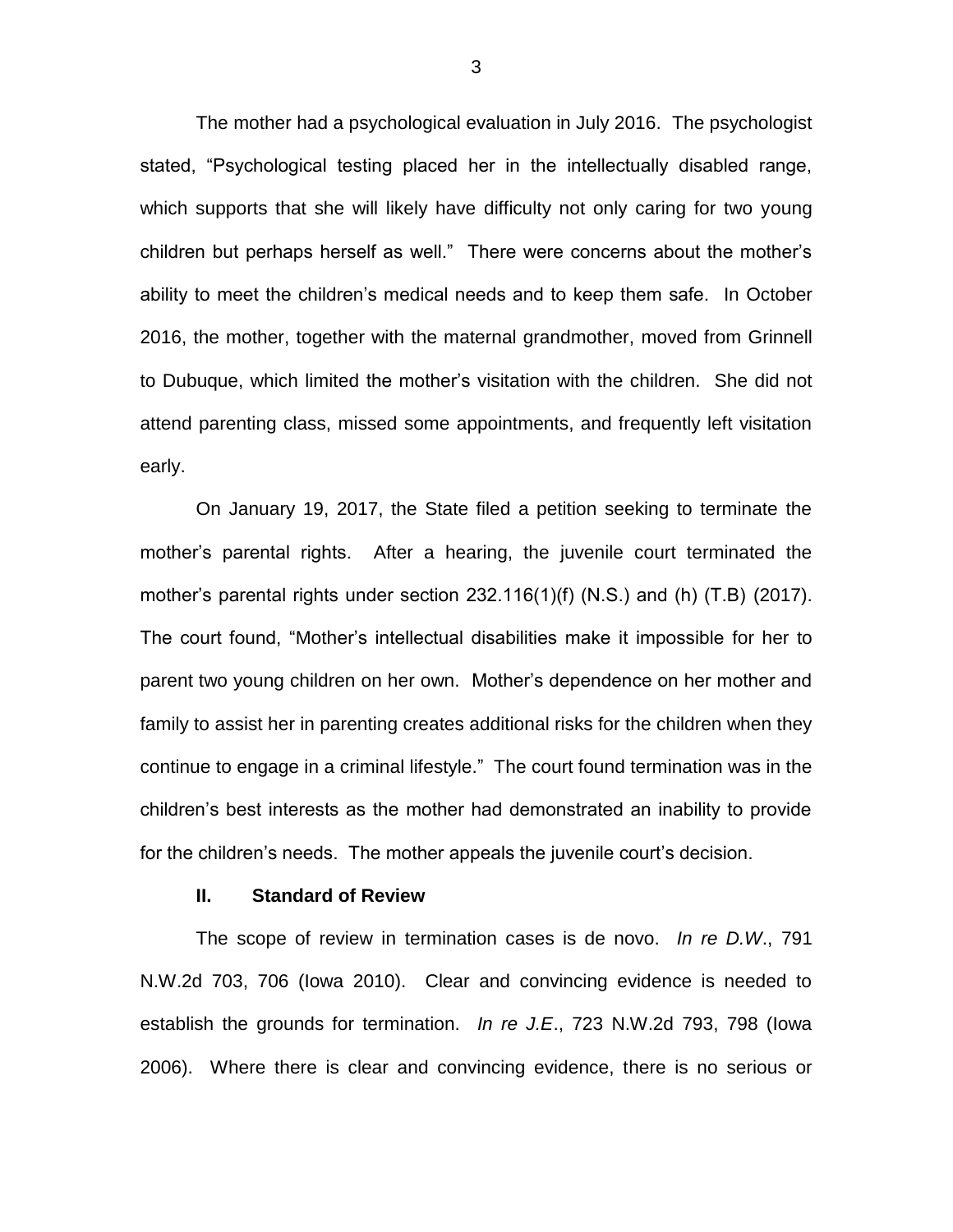substantial doubt about the correctness of the conclusion drawn from the evidence. *In re D.D*., 653 N.W.2d 359, 361 (Iowa 2002). The paramount concern in termination proceedings is the best interests of the child. *In re L.L*., 459 N.W.2d 489, 493 (Iowa 1990).

#### **III. Best Interests**

The mother claims termination of her parental rights is not in the children's best interests. She states her parental rights should not be terminated based simply on her intellectual disability. She states she has a close bond with the children. The mother asks to have the children placed in a guardianship with a family member, rather than terminating her parental rights.

In considering a child's best interests, we give consideration "to the child's safety, to the best placement for furthering the long-term nurturing and growth of the child, and to the physical, mental, and emotional condition and needs of the child." Iowa Code § 232.116(2); *In re P.L.*, 778 N.W.2d 33, 40 (Iowa 2010).

We find termination of the mother's rights is in the children's best interests. The mother's rights are not being terminated based only on her intellectual abilities but instead based on her inability to meet the children's needs. In particular, N.S. has special medical needs the mother did not understand and was unable to address. Furthermore, the mother continued to rely on her family for assistance, despite the ongoing criminal problems of those family members. The mother failed to recognize the safety concerns related to criminal activity in the home. The children need permanency and stability due to their medical and